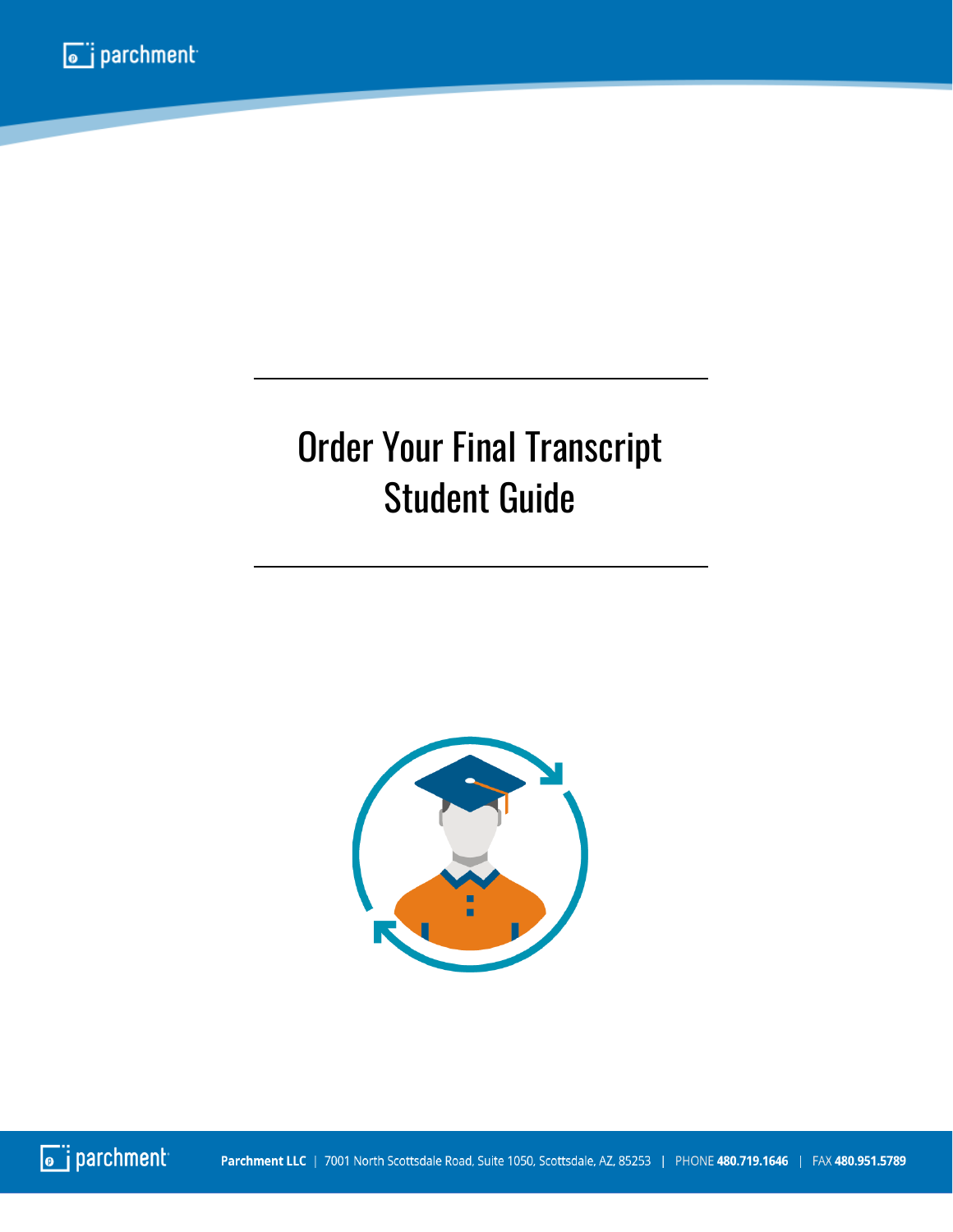Do you know where you'll be sending your transcript when your final grades are in?

If the answer is yes, then place your order now. Your transcript won't be sent until your grades are finalized and updated on your transcript. Why wait?

## **TO ORDER YOUR FINAL TRANSCRIPT**

- Sign in to your Parchment Account.
	- If you forgot your password, no problem! Simply click the Forgot Password link to reset it.
	- If you don't have a Parchment Account, click on Sign Up to create one now.

| Email address or username |         |  |
|---------------------------|---------|--|
| Learner@email.com         |         |  |
|                           |         |  |
| Password                  |         |  |
|                           |         |  |
|                           |         |  |
|                           |         |  |
|                           | SIGN IN |  |
|                           |         |  |
| Forgot your password?     |         |  |

Once signed in you will locate Transcript and select Order from either the list view or tile view.

| Available Credentials<br>CANCEL X                                                                                                          |                                 |
|--------------------------------------------------------------------------------------------------------------------------------------------|---------------------------------|
| The following credentials are available from Horseshoe Community.<br>Start your order by selecting a credential listed below (you can add  | Order Your<br><b>Transcript</b> |
| more later)                                                                                                                                |                                 |
| Transcript<br>TRANSCRIPT<br>An academic transcript is a inventory of courses<br>Order<br>that a learner has taken and the grades that they | <b>Golden Rose</b> , Ch.        |
| earned in those courses during the academic year.<br>Stanley, Sales, 198                                                                   | Order                           |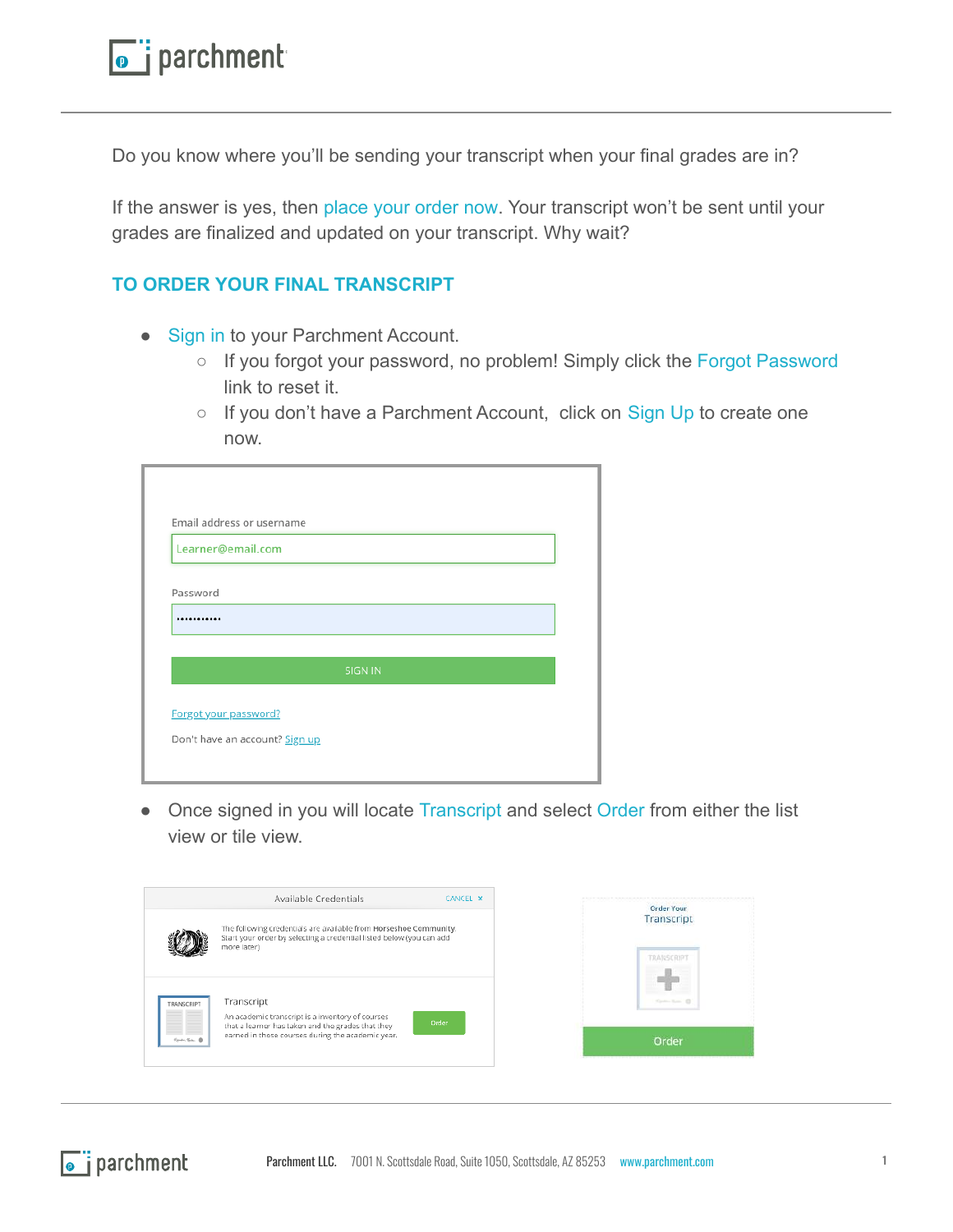- Search for the destination that you want to send your Final Transcript. Click on the name in the list.
	- If the recipient is not found in the list you can manually enter in an email address, by Selecting Enter Your Own.

|                 | Set Delivery Destination                                                                                                                                              |        | CANCEL X |
|-----------------|-----------------------------------------------------------------------------------------------------------------------------------------------------------------------|--------|----------|
|                 | Your order will be sent from Horseshoe Community to the<br>individual and/or organization at the destination below.                                                   |        |          |
| Hello Students. | If you are requesting your FINAL TRANSCRIPT, please be sure to select "HOLD FOR GRADES"<br>on the Item Details screen. Please contact Ms. Johnson with any questions. |        |          |
| Q               | University of Connecticut                                                                                                                                             | Search |          |
|                 | <b>University of Connecticut</b><br>Storrs, CT, US                                                                                                                    |        |          |
|                 | University of Connecticut - GRADUATE<br>ADMISSIONS<br>Storrs, CT, US                                                                                                  |        |          |
|                 | The Common Application (First Year<br>Applicants)<br>Arlington, VA, US                                                                                                |        |          |
|                 | University Of The District Of Columbia<br>Washington, DC, US                                                                                                          |        |          |
|                 | See All Results<br>Not finding what you're looking for?<br><b>Enter Your Own</b>                                                                                      |        |          |
|                 |                                                                                                                                                                       |        |          |

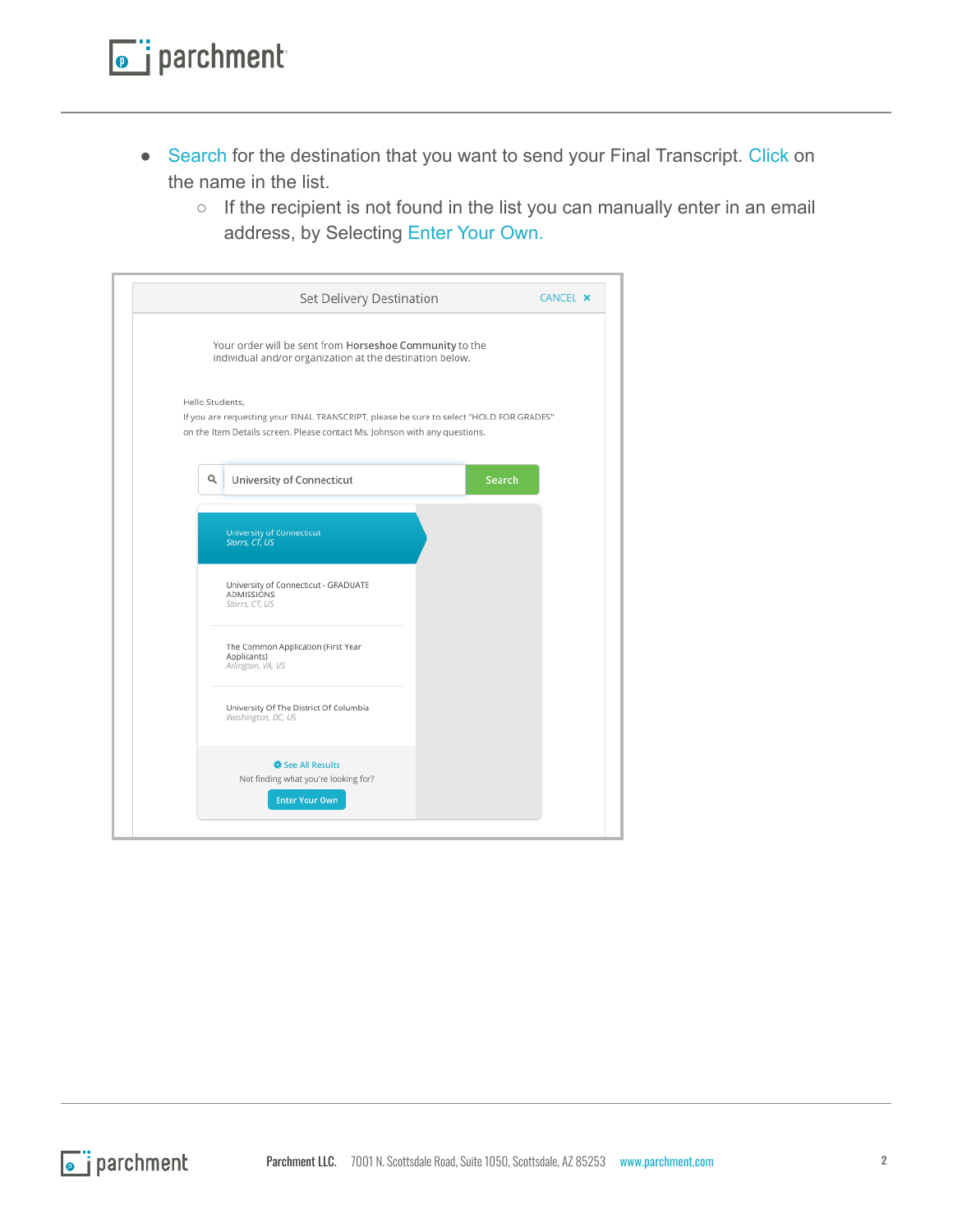• On the Item Details screen choose HOLD FOR GRADES from the "When do you want this sent?" dropdown menu.

| <b><back< b=""></back<></b>                      |                                                                    | Item Details                                                                                                             | <b>CANCEL X</b>              |
|--------------------------------------------------|--------------------------------------------------------------------|--------------------------------------------------------------------------------------------------------------------------|------------------------------|
| TRANSCRIPT<br>Kernethin B                        | Transcript<br>을 For: Alyssa Adams<br>Date of Birth:<br>Last 4 SSN: | Mar 03, 2002                                                                                                             |                              |
| <b>FROM</b><br>TO<br><b>UCONN</b>                | Horseshoe Community<br>Scottsdale, MI<br>University of Connecticut | Pelivery Method: Electronic<br>Credential Fee<br>Subsidized<br>Subsidy provided by:<br>Horseshoe Community<br>Item Total | \$4.15<br>$-54.15$<br>\$0.00 |
| * When do you want this sent?<br>Hold for Grades |                                                                    |                                                                                                                          |                              |
| Send Now                                         |                                                                    |                                                                                                                          |                              |
| <b>Hold for Grades</b>                           |                                                                    | htial, Please review the information below                                                                               |                              |

● Compte the consent section and click CONTINUE.

| Most Recent Signature Consent On File                                                                                                | Clear & Sign Again |
|--------------------------------------------------------------------------------------------------------------------------------------|--------------------|
|                                                                                                                                      |                    |
| Full name as signed above: Alyssa Adams                                                                                              |                    |
|                                                                                                                                      |                    |
| I certify under penalty of law that I am the individual identified above and am<br>$\star$ $\sim$<br>authorized to take this action. |                    |
|                                                                                                                                      |                    |